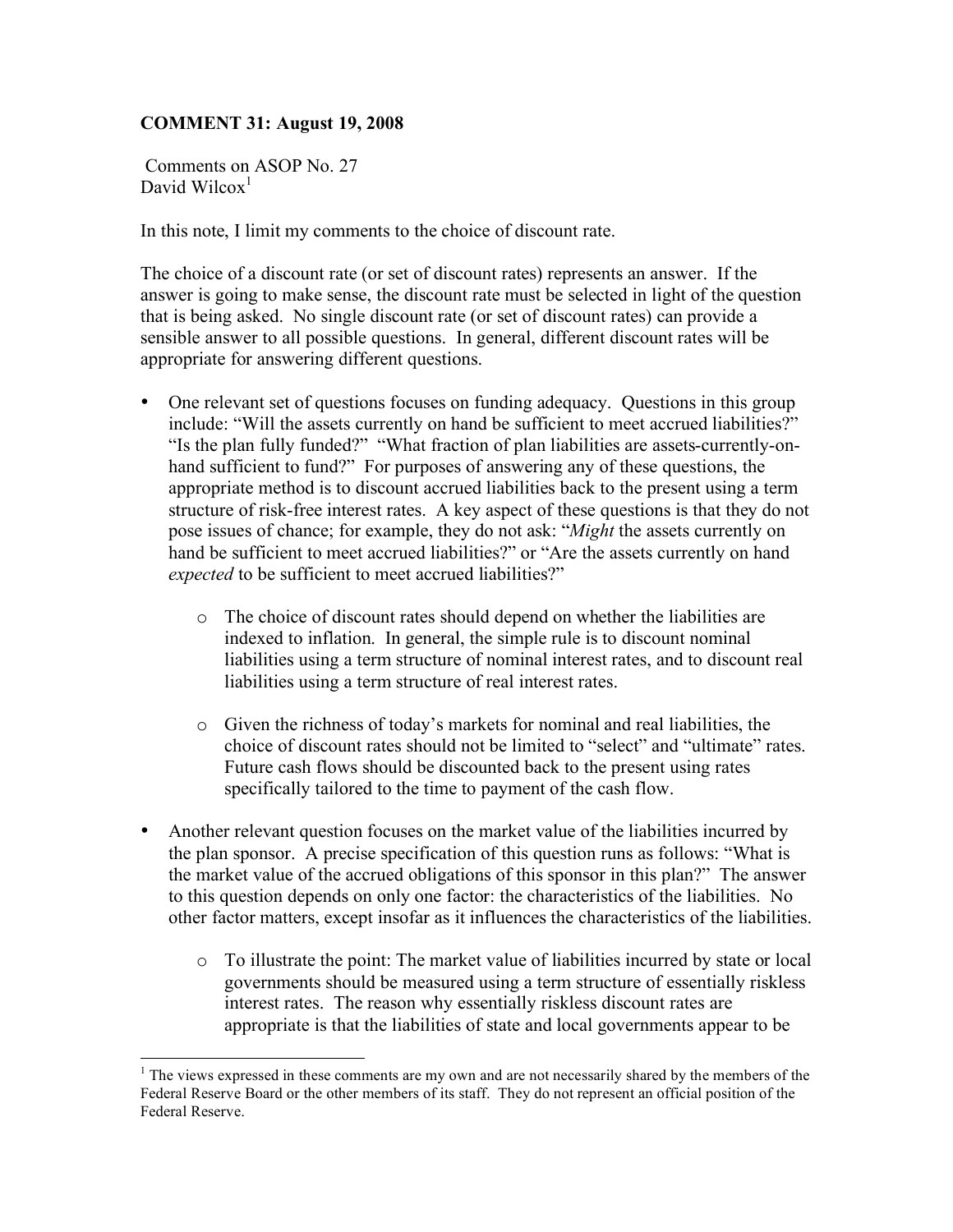essentially free of risk. Historically, even when a state or local government has run into extreme fiscal difficulty, it has made good on 100 percent of accrued liabilities, even when bondholders have taken losses. To cite but one example among many, when New York City experienced extreme fiscal distress in the 1970s, pension plan participants were paid 100 cents on the dollar of accrued liabilities, even though bondholders were not.

- o If the liabilities of a state or local government are held to be essentially riskless because the sponsor is a public-sector entity, then the investment allocation of the trust fund is irrelevant to the task of choosing discount rates for the liabilities; if the liabilities are riskless, then they need to be discounted using riskless discount rates, plain and simple.
- o Similarly, the choice of discount rates should not be influenced by the fact that a state or local government does not exist to maximize profits; nor by the fact that state or local governments cannot be taken over in a merger or acquisition; nor by any other factor, except insofar as any such factor changes the character of the liabilities.
- o The fact that the sponsor may be a "going concern" implies that its liabilities are safer, all else equal, and therefore should be discounted at rates that are appropriate for safe cash flows rather than rates that are appropriate for cash flows that are correlated with stock-market performance.
- o The choice of discount rates for computing the market value of liabilities incurred by a private employer should be influenced by a variety of factors including the funding adequacy of the plan, the credit-worthiness of the sponsor, and the investment allocation of the assets of the trust fund. The appropriate discount rates for computing the market value of liabilities of a private sponsor are bounded below by the term structure of riskless rates and bounded above by the term structure of interest rates faced by borrowers resembling the plan sponsor. In general, the liabilities of the pension plan are safer—and therefore should be discounted at a lower rate—than the general obligations of the plan sponsor because the assets of the trust fund stand as the first line of security for the pension promises. In contrast, there is no "first line of defense" for general obligations of a firm.
- What questions are current-practice discount rates meant to answer?
	- o A question that might motivate the use of the expected return on the portfolio of assets is the following: "Are the assets currently in the trust fund *expected* to be sufficient to pay the liabilities of the plan?" This question is deficient because it fails to take risk into consideration. If the answer to this question comes back "yes," the decisionmaker has no idea whether the pension plan faces no risk of a shortfall of assets relative to accrued liabilities, a little risk,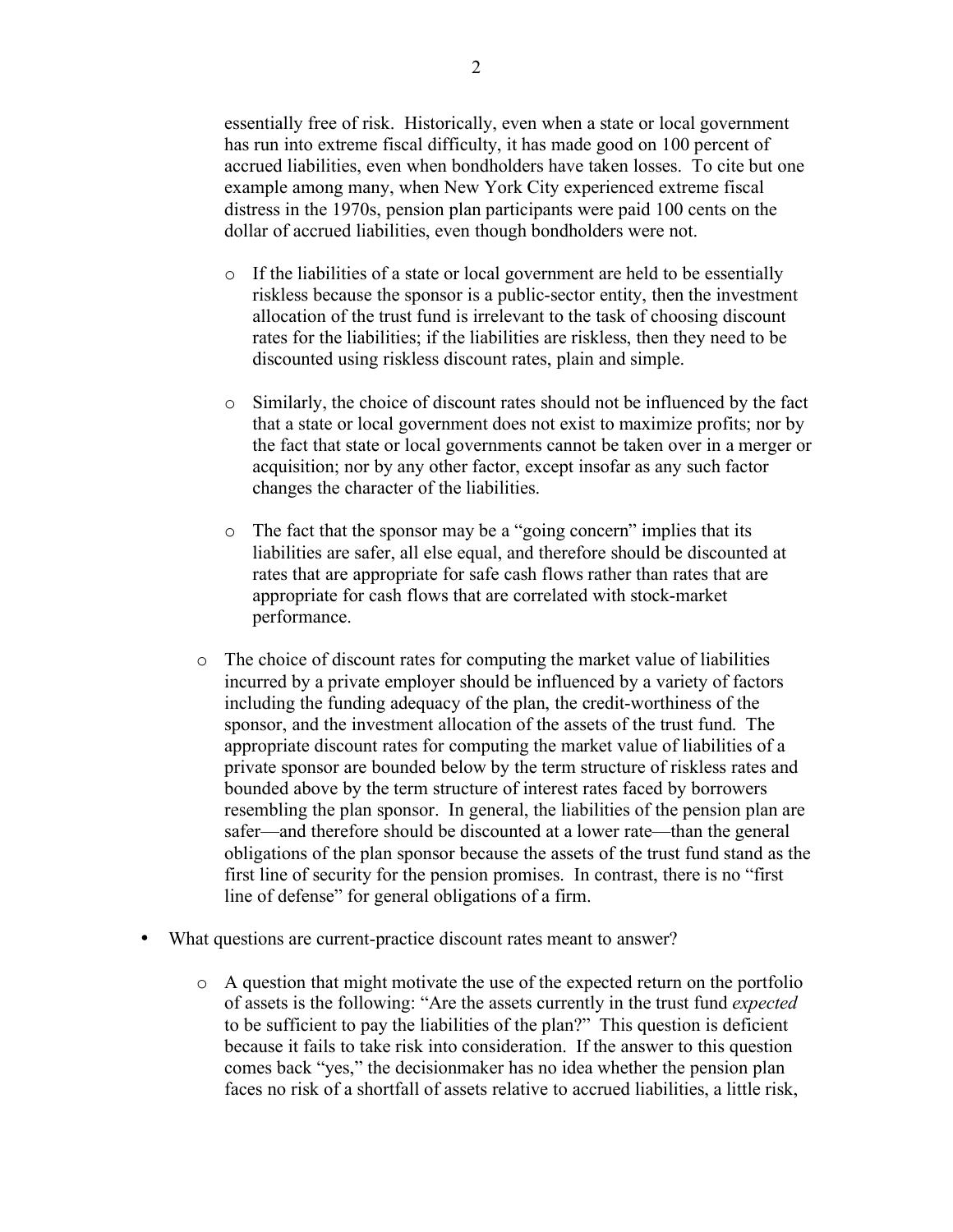or a great deal of risk. If the answer comes back "no," the decisionmaker could respond by ramping up the equity share in the trust fund until the answer comes back "yes." (In general, so long as the plan can leverage its investment position, there will be a level of equity exposure that will deliver "yes" as an answer.)

- o One might look to stochastic simulations (also known as Monte Carlo simulations) as a means of rectifying the shortcomings of the question cited in the preceding bullet. Such simulations can be used to illustrate the range of potential outcomes and the associated probabilities of occurrence. Decisionmakers could then be presented with the various possible outcomes and their respective probabilities, and told to make the essential choices for the governance of the plan on the basis of that information. But even that information would be deficient because it would ignore a central reality of financial markets—that equities tend to perform worst when times are bad, and tend to perform best when financial resources are most plentiful. This correlation is the fundamental reason (together with risk aversion) why equities pay a higher rate of return than do safe assets. Therefore, this correlation cannot be ignored; yet, a standard Monte Carlo simulation does exactly that.
- o In order to make sensible decisions, policymakers must take risk into account. If policymakers decide to penalize risk to the same extent that financial markets do, then they will conclude that there is no advantage to investing in assets that do not match the characteristics of their liabilities; no value is created on behalf of taxpayers (in the case of public-sector plans) or on behalf of shareholders (in the case of private-sector plans).
- o Some observers have argued that plan trustees can afford to be less risk-averse than the typical participant in financial markets. This argument seems to be particularly pervasive in discussions of public-sector plans. But the implications of this argument, if it is to be taken seriously, are profound. If governments truly should behave as if they are more tolerant of financial risk than the typical participant in financial markets, then governments should be the preferred providers of *all* types of financial products involving financial risk, including life insurance, commercial loans, and mortgages, to name but a few. But few analysts really believe that the government is the preferred provider of such products, suggesting that the premise—that governments can afford to be more tolerant of risk—is highly suspect.
- There is one circumstance in which it would be appropriate to set the discount rate equal to the expected return on assets: when the pension trust has no recourse to the sponsor, and the assets in the trust therefore represent the sole wherewithal of the plan. In that case, the benefits payable from the plan will inherit the risk characteristics of the assets. However, this circumstance seems far from current reality. Plan participants would be surprised indeed to learn that their benefits have